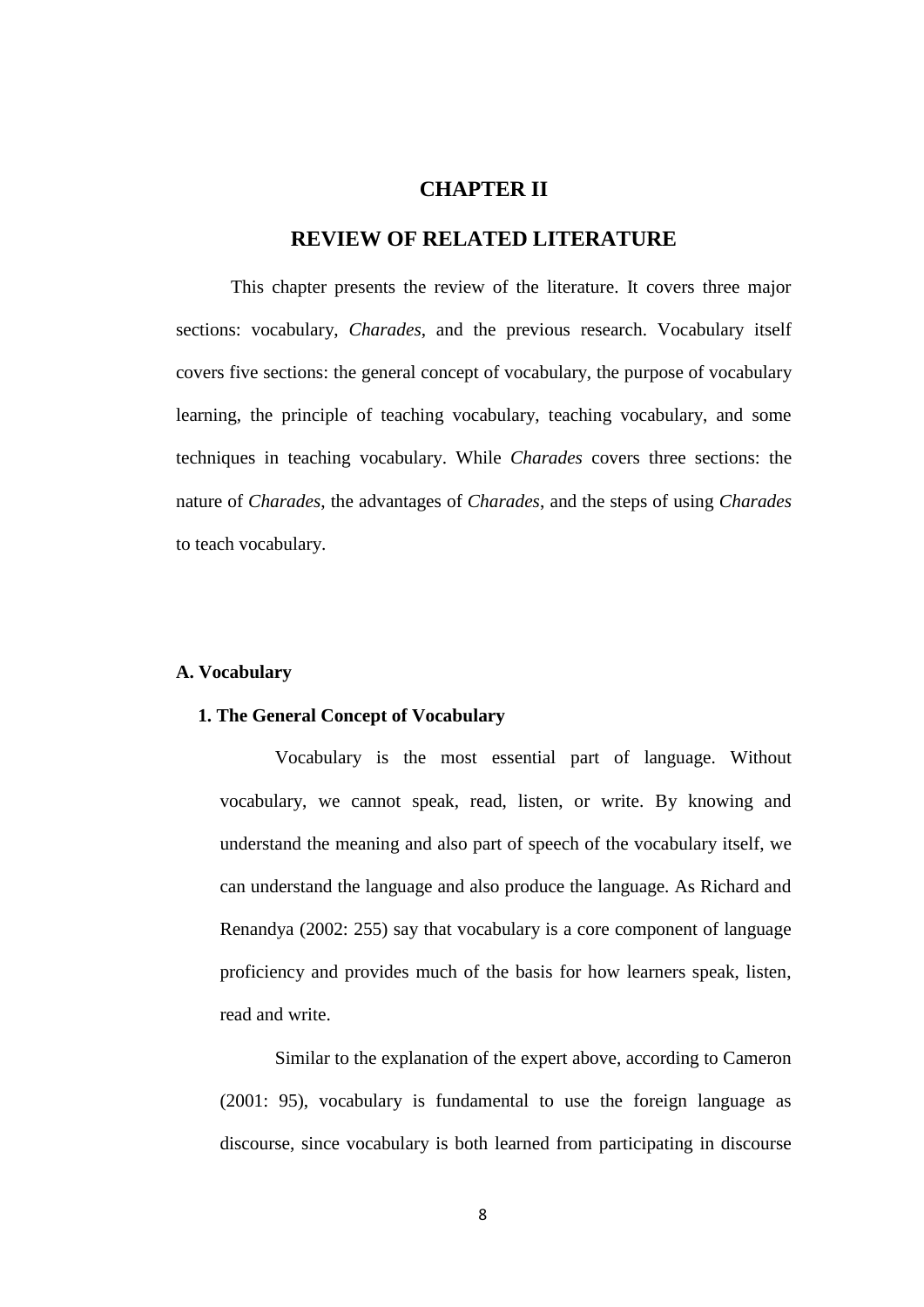and is essential to participating in it. Based on statement above vocabulary is a basic part in the language, the vocabulary is very needed to learn so we have to increase the vocabulary to facilitate the use of language. Through vocabulary learning, we can do good participation in the usage of language, whether we use vocabulary to make a good sentences to be spoken orally or to be written.

Students must have a lot of vocabularies to facilitate the interaction with others. Students who have sufficient vocabulary be applied in making good language, they will be more confident and easier to convey ideas in a controlled vocabulary. It is based on definition of Linse (2005: 121) that vocabulary is the collection of words that an individual knows.

Based on explanations above, the researcher conclude that vocabulary is a collection of words that a person knows, it is an important component of the speaking ability. Without a sufficient vocabulary, students will not be able to understand the reading, listening, speaking, and writing. Vocabulary gives effect to all skills, without have vocabulary the students cannot master foreign language. If the students lack of vocabulary, she or he will be confused or lack in confidence in communication because of all the skills in the English language.

# **2. The Purpose of Vocabulary Learning**

There are several reasons why we should learn vocabulary. Firstly because different vocabulary gives greatly different feedback for learning, it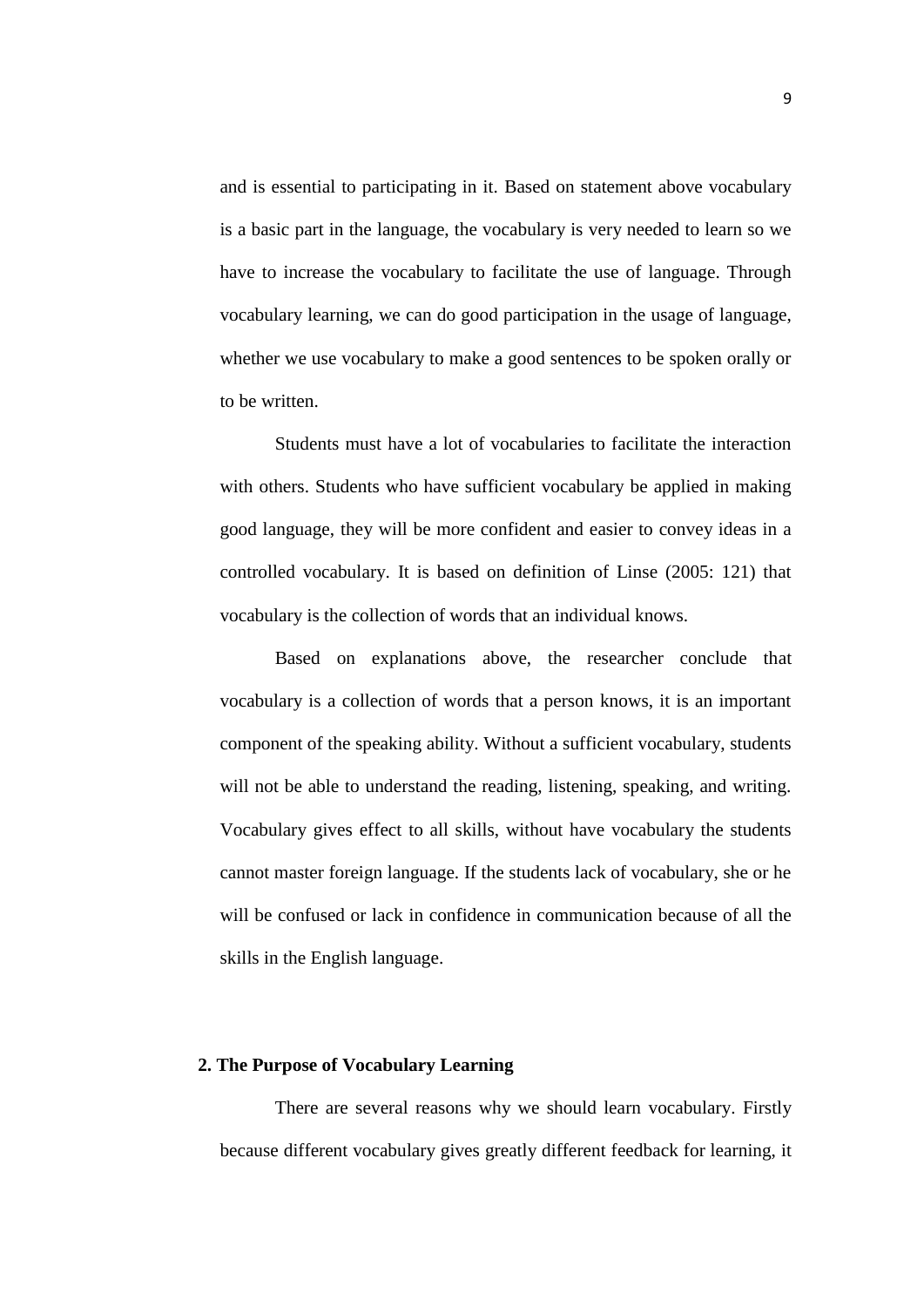is important to make sure that learner have a good control of the high frequency words of the language before moving on the less frequent vocabulary. Secondly, most language teaching courses make vocabulary learning more difficult such as grouping, opposites, and synonyms. Thirdly, vocabulary learning opportunities and the quality of vocabulary learning can be greatly increased through the good design of vocabulary and other skill activities. According to Nation (2001: 6) the goals of vocabulary learning can be the form of questions that we as a learners or the teachers need to answer. First, how much vocabulary do learners need to know? It is useful to be able to set learning goals that will allow us to use the language in the ways we want to. Second, how many words are there in the language?. The most ambitious goal is to know all of the language. However, even native speakers do not know all the vocabulary of the language. So that we only need to know the high-frequency vocabularies that used in the language. Third, how many words do native speakers know?. Finally, how much vocabulary do you need to use another language?. By answering the questions above, it can be the standard so that we can set our purpose in vocabulary learning.

From this explanation, vocabulary learning is an important thing to do in learning English language, because by learning, memorizing, and understanding a target language vocabulary the students suppose to apply their vocabulary in speaking and understanding the text and communication. Moreover, vocabulary learning is very important. It means to understand the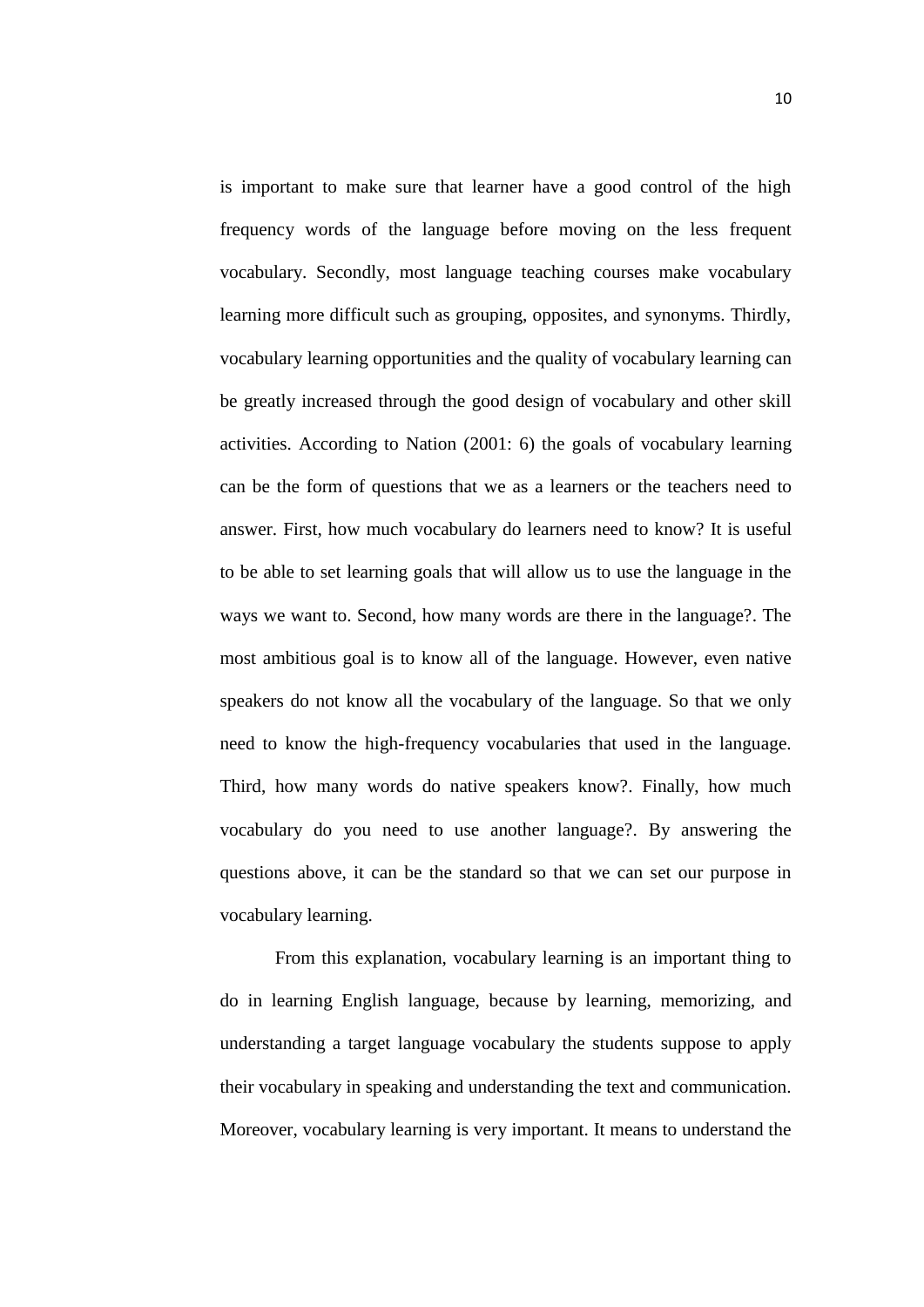language that relates with its context, both the Indonesian and English context. To achieve those students need ability to master vocabulary to make students communicate optimally.

### **3. The Principle of Teaching Vocabulary**

To master vocabulary, there are some principles which must be obeyed when vocabulary teaching learning is held according to Wallace (1982: 29-30).

1) Aims

In the process of teaching learning, the teacher has the clear aims/goals. For example, about what kind of vocabulary do the teacher want to teach? In this research, the teacher want to teach verbs only.

2) Quantity

The teacher has to decide the quantity of vocabulary which is learned. How many new words in the lesson can the learners learn? If there are too many words, the learner may become confused. Therefore, in teaching vocabulary by using *Charades*, not all words should be learned by the students. The teacher should limit the number of words or phrases to be learned by choosing the words that will be acted by the students.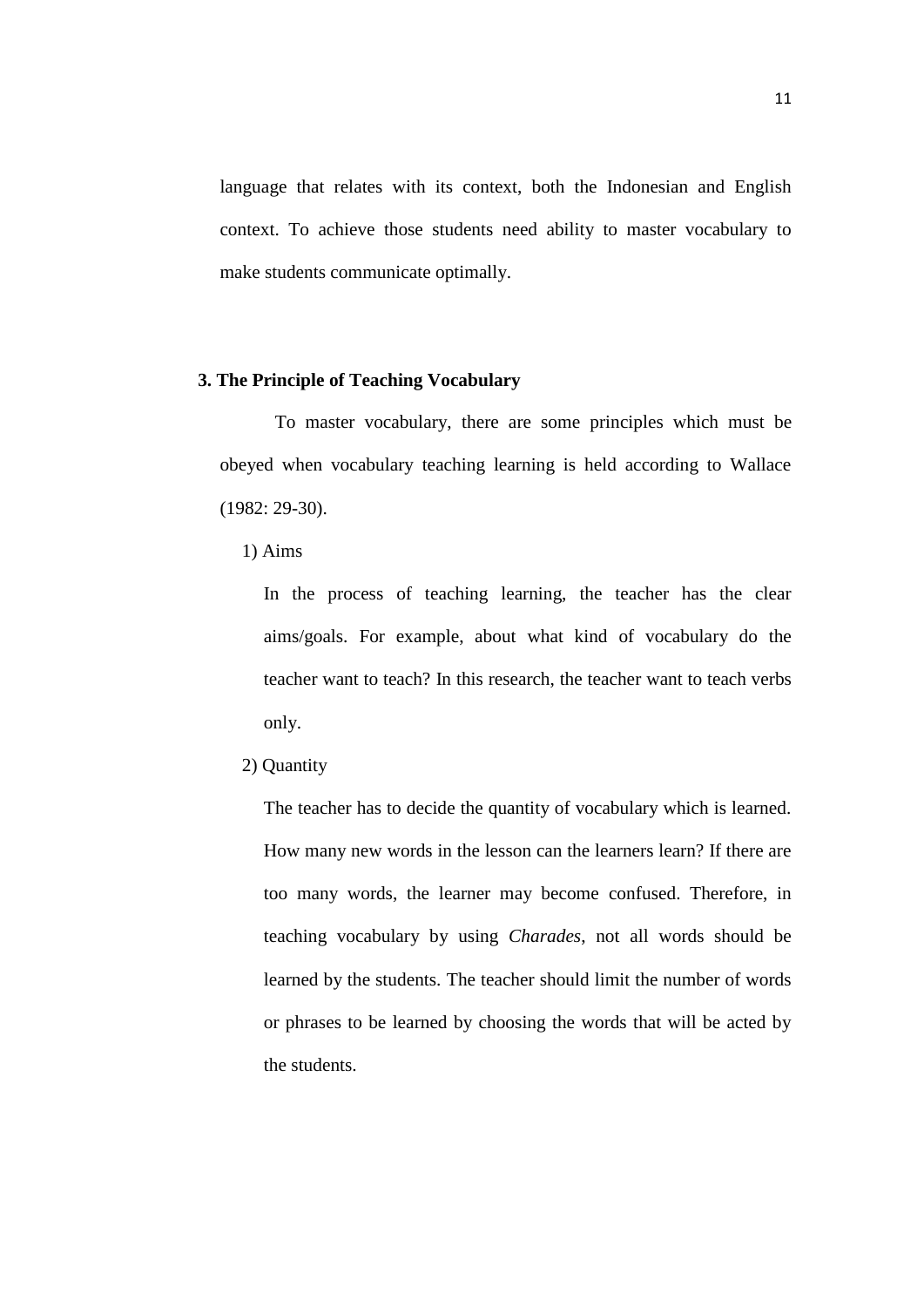## 3) Need

The vocabulary is chosen based on the aim. It is possible for the teacher, in a sense, to put the responsibility of choosing the vocabulary to be taught for the students. The vocabulary that is needed by the student to communicate each other and get the words they need, as need those, using a teacher as informant. The teacher is as the informant of the students need about the vocabulary learn, for the both techniques.

4) Meaning fill of presentation

The teacher must have clear and specific understanding of vocabulary that will be taught to the students. It is important to master the vocabulary before teach it to the students. Because when the students feel difficult to find the meaning, they can ask their teacher. On the other hand, when the teacher has a lot of vocabulary mastery, she will be easily teach the students and can transfers more vocabulary.

5) Situational Presentation

In teaching vocabulary, the teacher has to explain clearly to the students on how to know the meaning of words in content words is based on many aspects. In addition, the principle modifications are:

- a) Function words were eliminated.
- b) Sets of common item have been fitted out, whether not all of words satisfied requirements.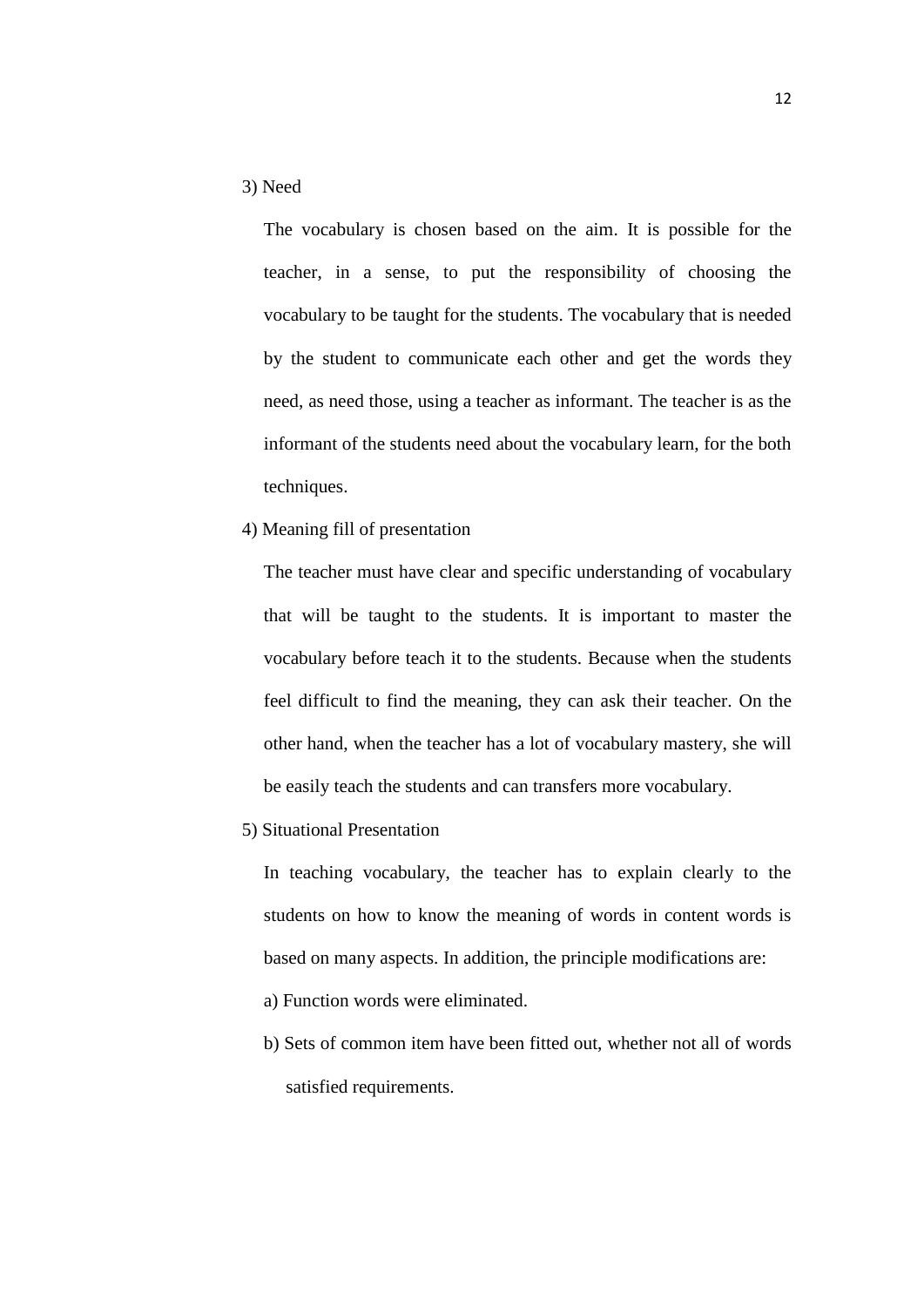- c) New items have added and old fashioned or inappropriate ones deleted.
- d) It was assumed that students would recognize and understand word regularly formed from base word on the list, and so many words in earlier list could be eliminated as being automatically covered.
- e) Numeral days of the weeks, and months of the year to be eliminated form the word list.

# **4. Teaching Vocabulary**

Teaching is a process of transferring knowledge and some information to students. In teaching vocabulary at Elementary School, the teacher should make the students have many words and know the meaning of them by using creative and innovative strategy. As Cameron (2001: 94) explains that one of several ways in teaching vocabulary is including structured opportunities for the students to make a prediction about the meaning of new words when they read a text. The teacher in teaching vocabulary in Junior High School can ask the students to read a simple text, and find some unfamiliar words after that ask them to predict what the word means by adding some information related to the words.

Teaching vocabulary deals with knowing meaning from the words. The teachers should teach the words that related to the students' life by using the appropriate strategy, media, technique, etc. The teacher should adjust them based on the level of students. According to Cameron (2001: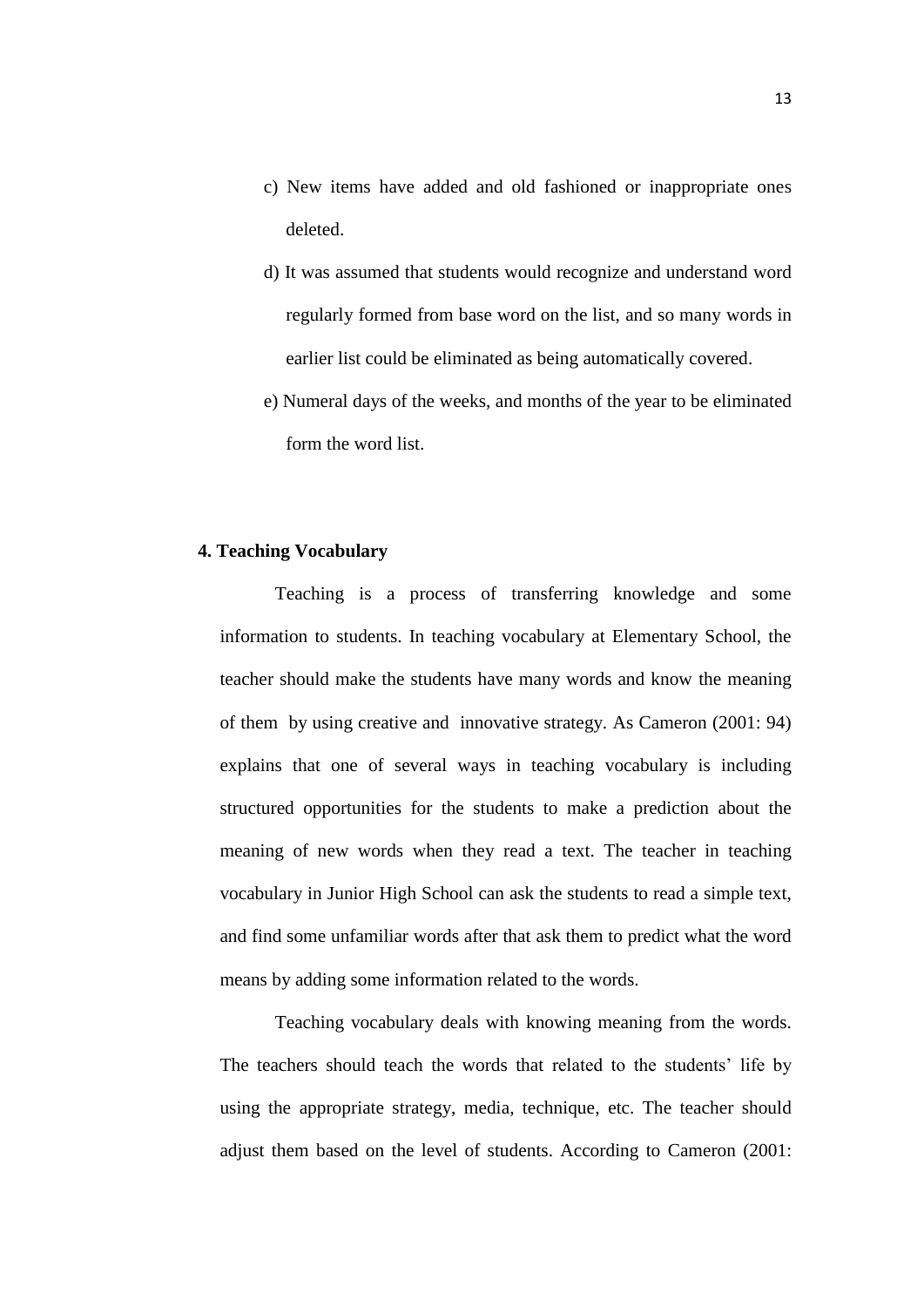75), teaching vocabulary focuses on helping students to build up knowledge of words also it will be able to the students to use the language efficiently and successfully. It means that teaching vocabulary must be carefully to make students can enjoy the learning and attract with the English subject. If they are attracted with the lesson, they will get spirit full in learning vocabulary. Besides, Nation in Cameron (2001:85) proposes that there are some listed basic techniques that can be used by teacher in young learner classroom:

By demonstration and picture

1. Using an object

In teaching English, teacher should use the real object that are related to the material will be learnt. It can help the teacher to make the students understand about the material.

2. Using Gesture

Gesture is one of the aids to help the teacher in explaining the material. Students can know the meaning of the words by gesture of the teachers. It can be used to describe something.

## 3. Performing and action

In telling the story, it is very important for the teachers to do the action based the situation given because it can make the students interested to the story because the teacher makes the students feel that it is real and they will be easy to understand the story.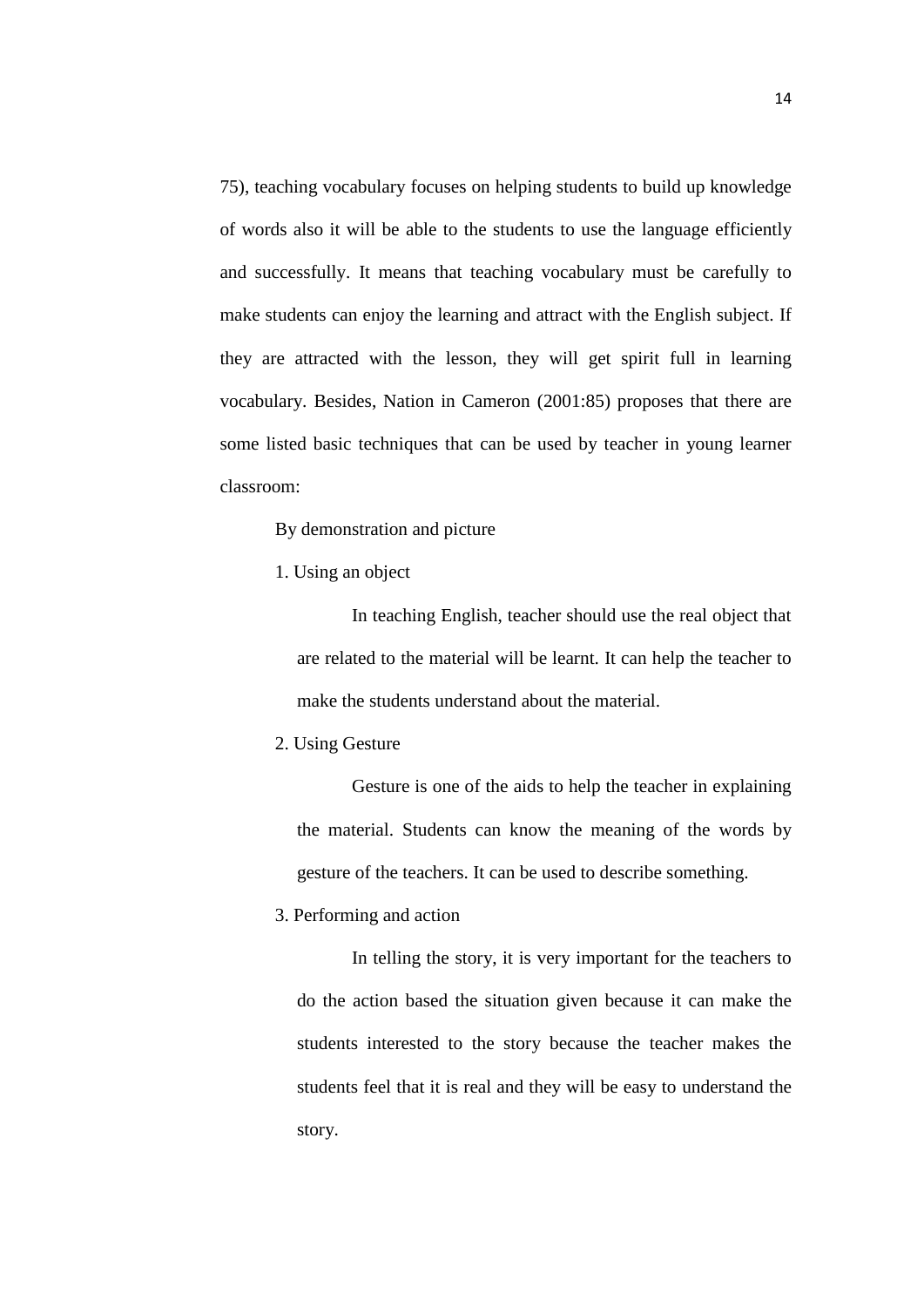4. Photograph

The teachers use the picture to help them in explaining the material. The photograph should be appropriate with the material and children's world.

# 5. Drawing or diagram on the board

Drawing something or diagram to make the lesson that explained will be clear for the students.

6. Pictures from the books

In teaching, the teachers also use the pictures not only from the books but also in TV, video or computer. The pictures can attract students to catch the ideas that teachers delivered.

### By verbal explanation

# 1. Putting the new word in defining context

The teacher can help to activate schemas or networks that will in turn help understanding. If the students know hospital, then mention it will help them construct a meaning for ambulance, by activating scenarios connected with hospitals.

2. Translating into another language

The new words can be translated to the source language. It can help the students to know the meaning of the words by translating to another language.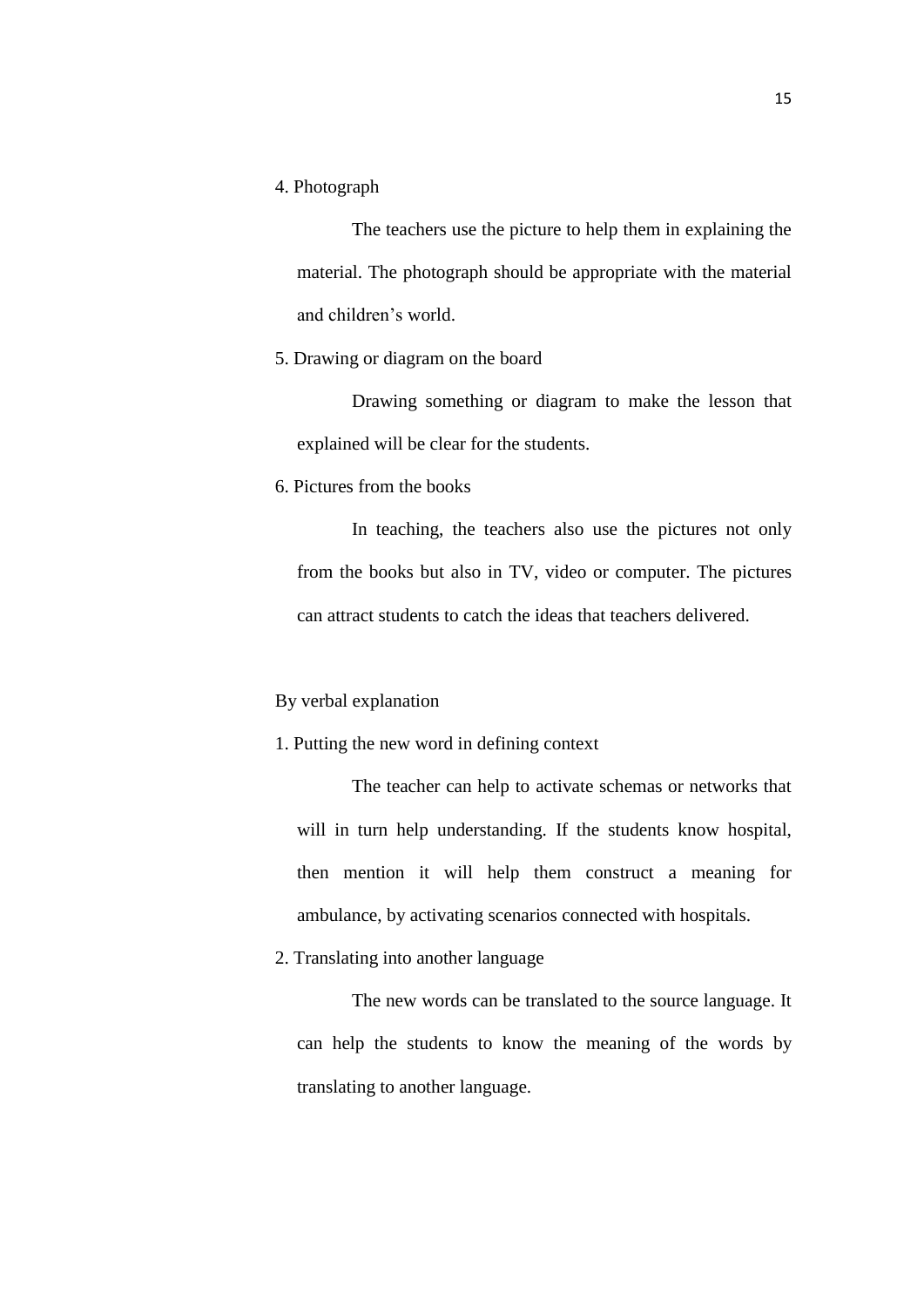The researcher can conclude that teaching vocabulary is to build knowledge of word. Teaching vocabulary can be presented in many ways, whether it is by oral or written, demonstration or verbal explanation. In teaching vocabulary, teachers can use the media, gestures, or by translating the word. The teachers can use them based on the needs and level of the students. Then the teacher must have expertise in teaching, especially in the teaching of vocabulary. Because making the students comprehend a vocabulary is very important to do. The teacher can use basic stages by teaching techniques that can attract the attention of students to know the material. By the techniques used in teaching vocabulary, teacher firstly must match which techniques are suitable for which material that will be taught. When teachers use the suitable techniques or media and they are matching to the material that would be presented, it could improve students' curiosity and enthusiasm in teaching and learning process.

The most common ways in teaching vocabulary are: traditional approaches and techniques, where the teacher became the center or teachercentered; and student-centered learning.

Traditional approaches and techniques are divided into three main types: visual techniques, verbal techniques, and translation. The first type is visual techniques, where the teacher can use realia, for example the objects in the class, including the students themselves, and other things which are brought to the classroom. Then the teacher can use pictures, photos, drawings, flashcards, slides, etc. The other visual techniques in here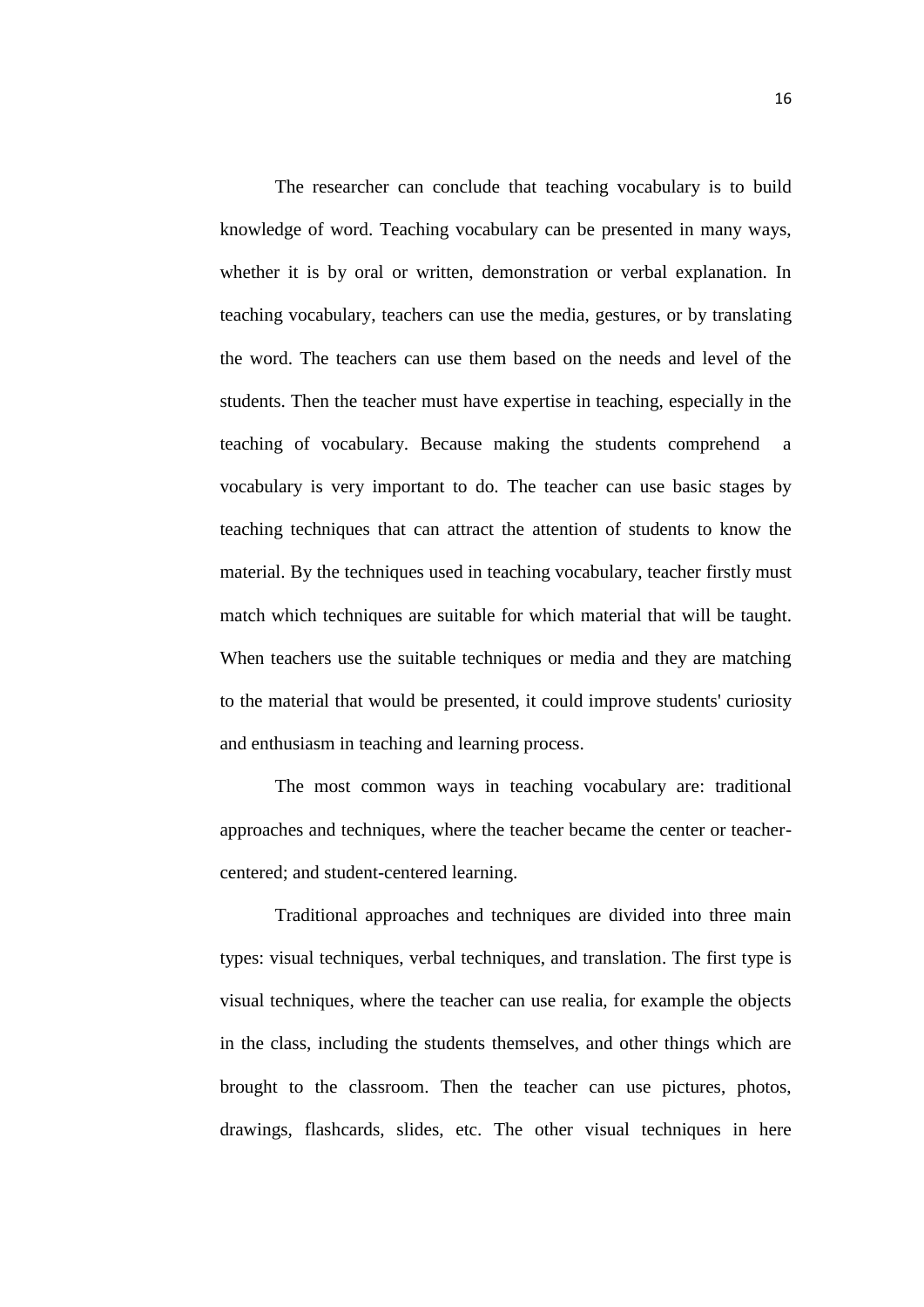includes using mime, gestures, actions, facial expressions, etc. in teaching vocabulary to the students. The second type is verbal techniques, which the teacher teaches the students by giving examples of the type, for example to illustrate the meaning of superordinates; by using illustrative situations, to explain abstract words, for example; through definitions; with synonims or opposites; and by using scales for gradable items. The last type is translation, which can be a useful technique to convey meaning as it saves time and allows us to check correct comprehension, if necessary. The problem with students who have been taught by translation techniques is that they often give up if they do not find the words that they look for the meaning.

Student centered learning can be done by allowing them to ask other students in the classroom, by using a dictionary or through guesswork. However, Wallace (1982: 43) states that recourse to the dictionary should not be typical of every reading session. Because it can make students translate only the individual words rather than overall meaning; the students may not attempt to use the context to decode meaning; and over-frequent use of the dictionary slows up the flow of reading, and makes the passage more boring to read and maybe even more difficult to understand since concentration is interrupted.

Teaching vocabulary for young learners, in this case is Junior High School or Madrasah Tsanawiyah students, the teacher should have more attention for them in teaching and learning process. The teacher should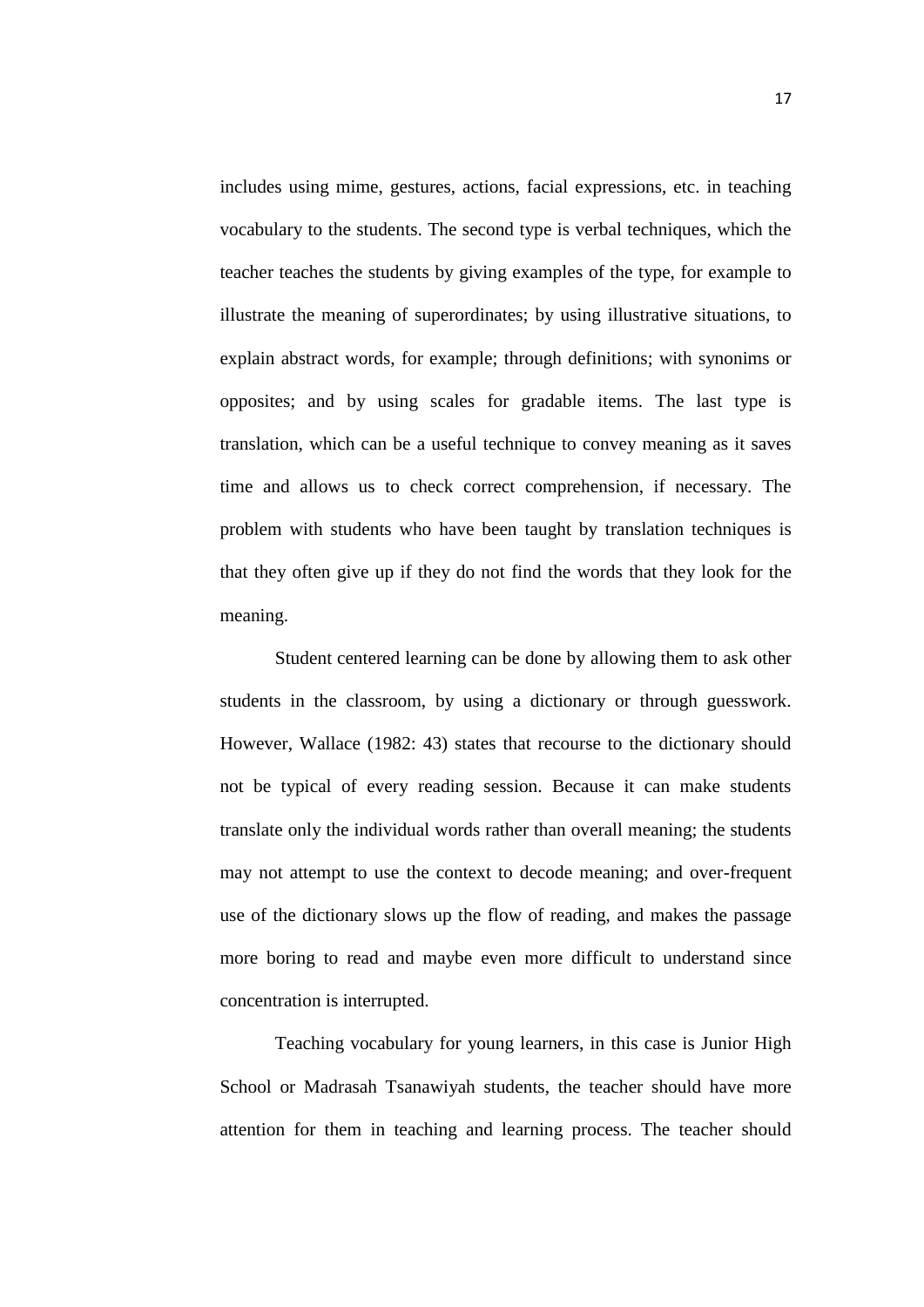understand the condition and situation of the students before the teacher teach them. Suyanto (2007: 48) states that teaching vocabulary for young learners can be done as follow:

1. Introducing

The teacher introduces the new words by using the picture or the real objects clearly and correctly.

2. Modelling

The teacher gives examples by practicing as a model.

3. Practicing

Teacher trains the sudents to imitate.

4. Applying

The students apply in the suitable condition by using teacher's help.

Based on the explanation above, there are many ways in teaching vocabulary for young learners. Teachers can use real objects and engage students in learning or practicing directly. Teachers must be able to attract the attention of children explicitly in use the teaching techniques, using pictures or objects that cause the curiosity of children of the material would be presented. Then, to use the object on vocabulary learning, teachers must relate it to their lives, because it will facilitate the students to be easy in vocabulary learning.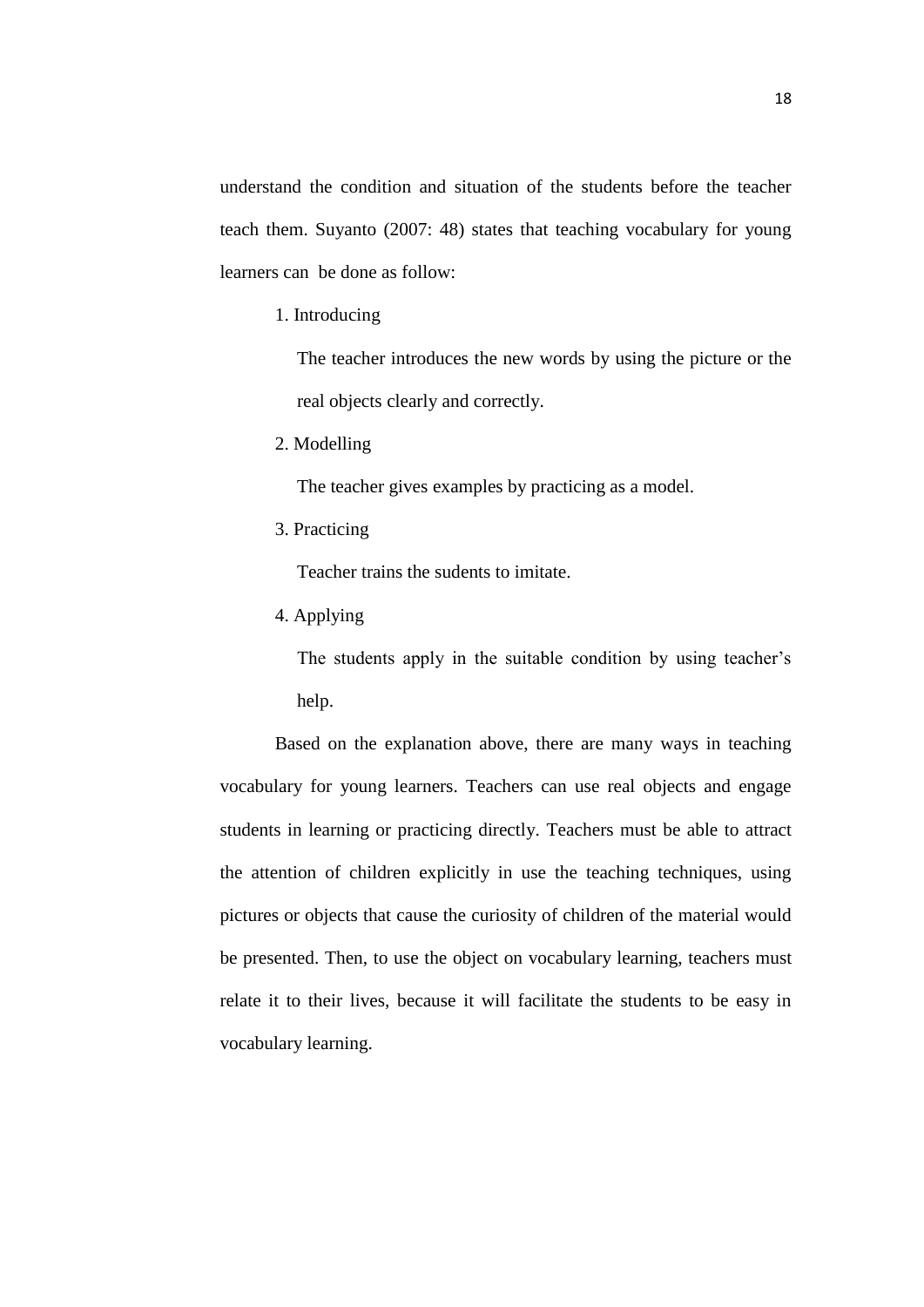### **5. Some Techniques in Teaching Vocabulary**

There are many techniques of vocabulary teaching based on Gairns and Redman (2003: 23). There are mime and gesture, visual aids, verbal explanation, and contextual guesswork.

1) Mime and Gesture.

In this technique, a teacher can use real object and command. In real object, the teacher can use something available in the classroom such as door, blackboard, chalk, clock, and so on. In using command, a teacher can give command such as open the door; open your book, etc. Another example is teaching part of body, a teacher can give command such as raise your hand, put your left hand on your head, etc.

2) Visual Aids.

In this technique, a teacher can use pictures, photographs, flashcards, and blackboards. One of the visual aids is blackboard. It is a writing the words and their meaning on the blackboard but there are undersized result. Pictures for vocabulary teaching come from many sources. It can be from the magazine, newspaper or the students' handmade. Pictures can be used to explain the meaning of vocabulary items. The meaning of vocabulary is in the students' mind before he is given the English word because he can understand it from the picture which drawn.

3) Verbal Explanation.

In this technique, a teacher should select and provide words will be taught based on the students' level, the aim and the time allocated. A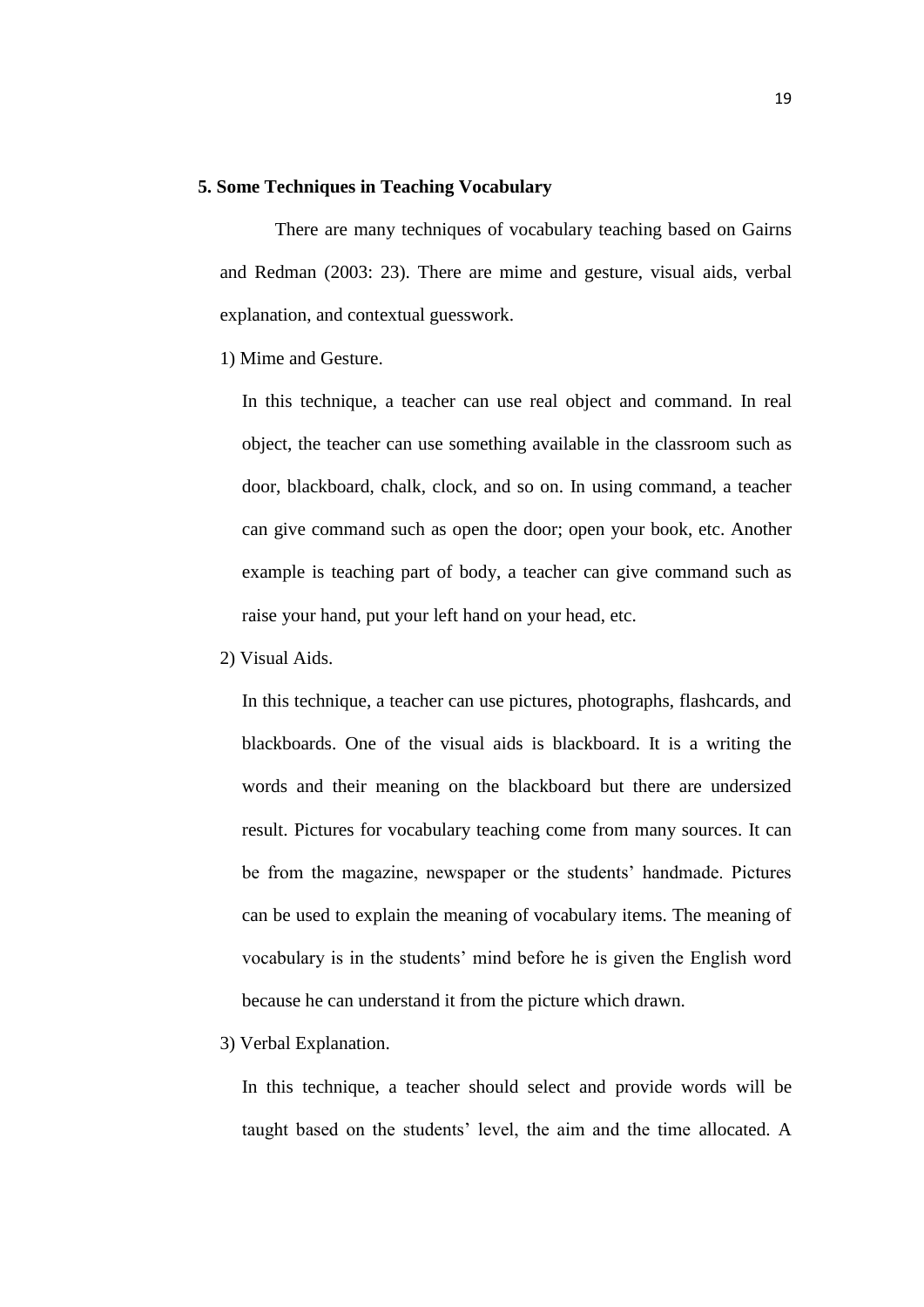teacher can explain the synonym, antonym, and definition of the words. The use of this technique is often a quick and efficient way of explaining unknown words, but usually the students become bored in teaching process.

4) Contextual Guesswork

In this technique, the students learn vocabulary from a text. The students can understand the meaning of difficult words from a text through deducing meaning from context, deducing meaning from form, word association and word formation.

The teacher can use different and interesting techniques, which make English lesson more exciting and motivating the students. According to Suyanto (2007: 88), there are many techniques in teaching vocabulary.

1) Listen and Repeat

The technique is useful for teaching pronunciation to the students. In teaching new vocabulary, the teachers can use flashcard as an example: Teacher : "Listen and Repeat"

"It is a cat"

Students : "It is a cat"

#### 2) Listen and Do

In teaching the students, the teachers give an utterance, the students must listen clearly, and then the students give the respond by doing what the teachers say.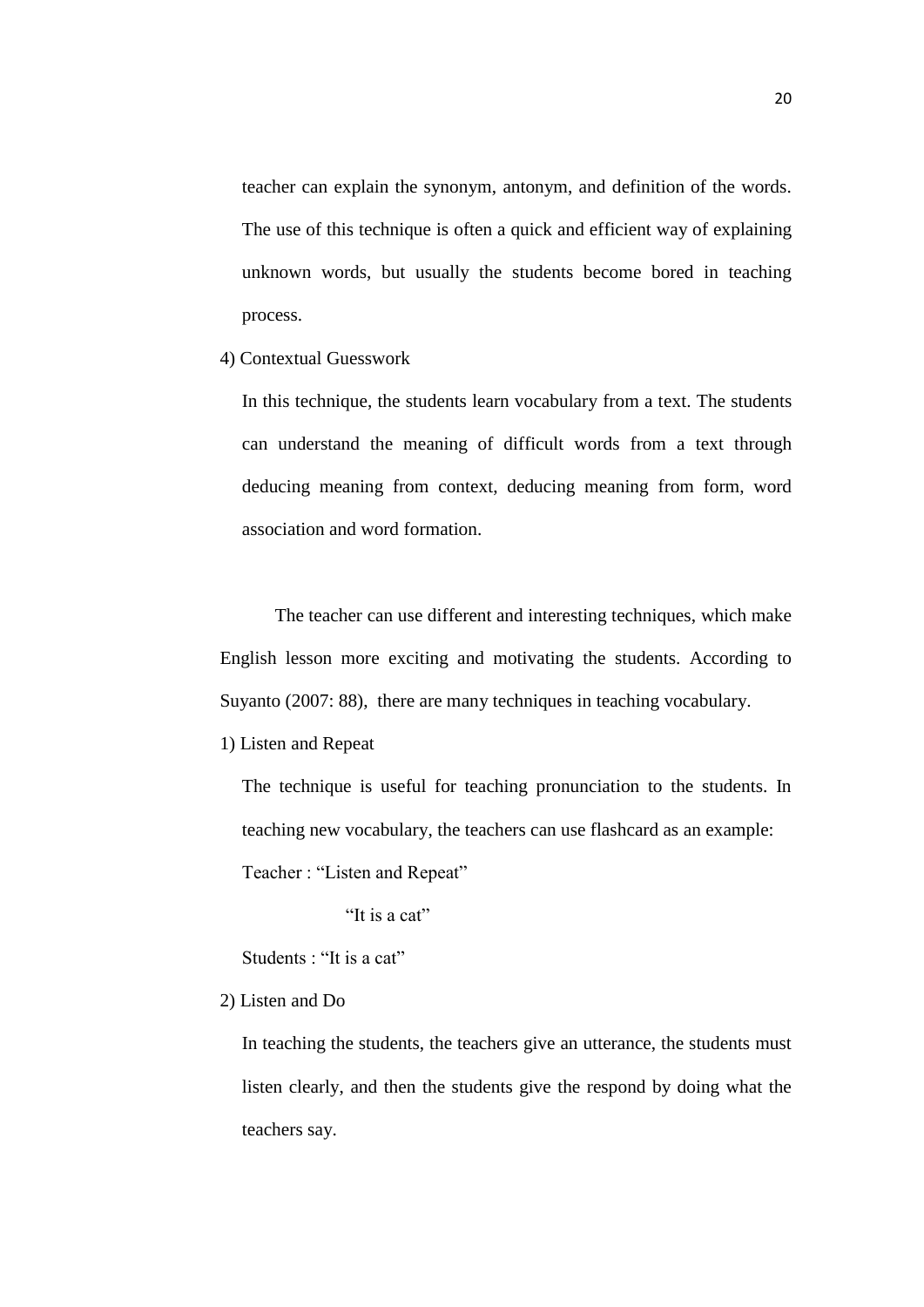Example : Teacher : "Open your book!"

Students : (All the students open their book)

3) Question and Answer

The technique is useful for teaching speaking and reading. In the first time, the teachers ask and answer a question to the students. Then the students repeat the teachers' question and answer.

Example : Question : Are you sleeping?

Answer : Yes, I am

d) In – Pair

The technique is used to teach the students how to interact and communicate with other people. This technique has to be done by two students and then asking and answering question each of them.

Example : Students A : May I borrow your book?

Students B : Yes, of course.

e) Group discussion

The technique gives some advantages to the students. They are: the students learn how to appreciate their classmates' opinions. In practicing this technique, the teachers give a problem to the students and the teachers ask the students to solve the problem.

This is may be the most important and time-consuming part of learning a language. Below are a few techniques in learning a vocabulary assessed from *<http://www.omniglot.com/language/vocab.htm>*. on April 3rd, 2016 at 09.21 P.M: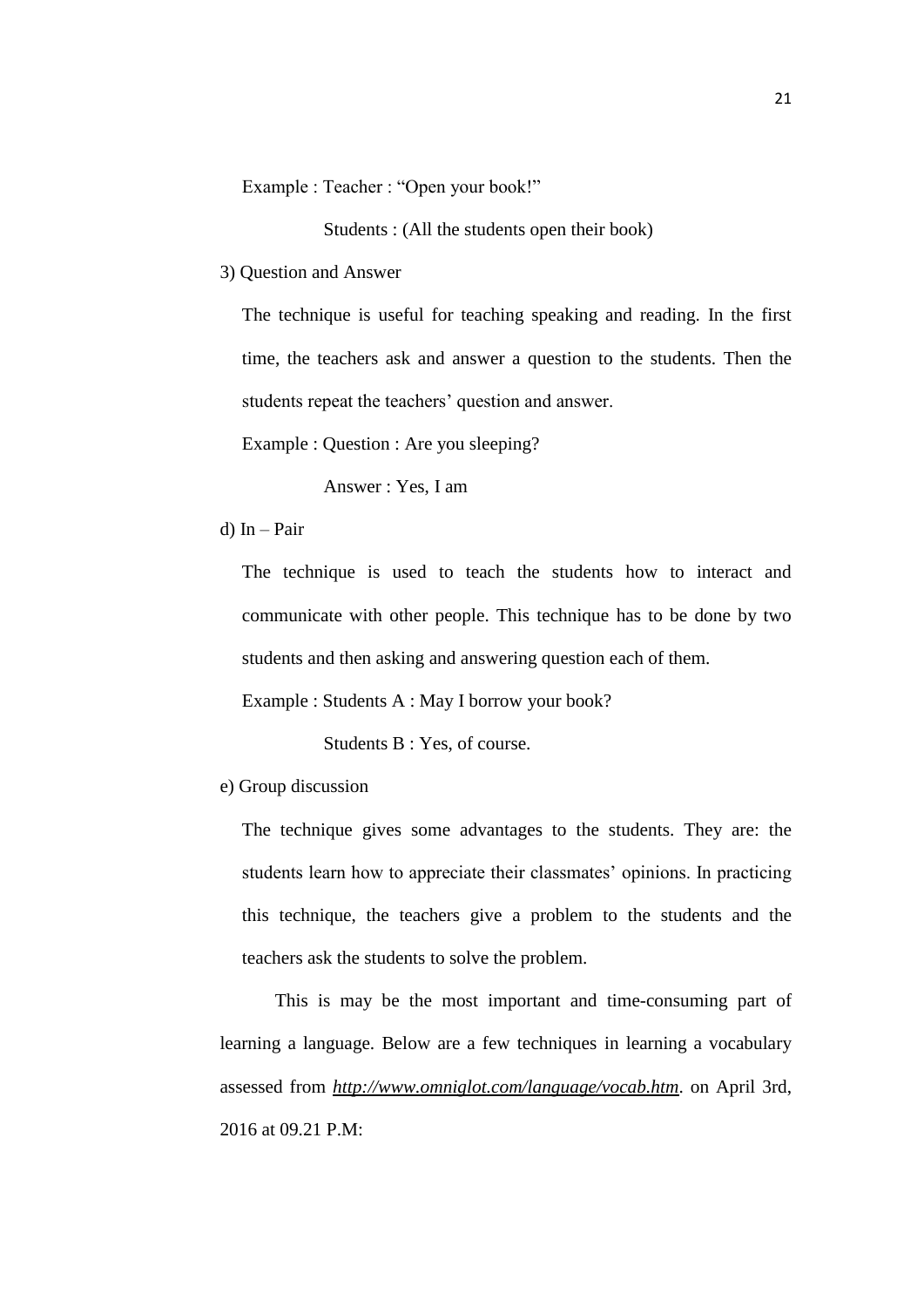1. Associate the familiar with the unfamiliar vocabulary

Try to find word or phrases which sound like and if possible have a similar meaning to words. Build mental images or draw picture based on the connections. For example, the Spanish for "ice" is hielo (m), which sounds like yellow. To remember this word imagines yellow ice. This is an enjoyable method because many of the associations you think up will be silly or absurd.

2. Learn related words & phrases

When learning the word for hand, for example, try to learn related words, such as parts of the hand; actions of the hand; other parts of the body, and things you might wear on your hands. Also try to learn words with the same root and phrases which include the word hand. As you learn more words you will start to spot connections between words. The more words you learn the easier you will find it to guess the meanings of new words.

3. Learn words in context

Learning long lists of unrelated words is boring, difficult and doesn't help you much when you come across those words in a different context. If you focus on learning words in the context you're most likely to find them, you're more likely to recognize them when you encounter them or need to use them again. When learning food words, for example, think about when you'd be most likely to use them, i.e. when cooking, eating, shopping, etc, and learn other words related to those situations. Then try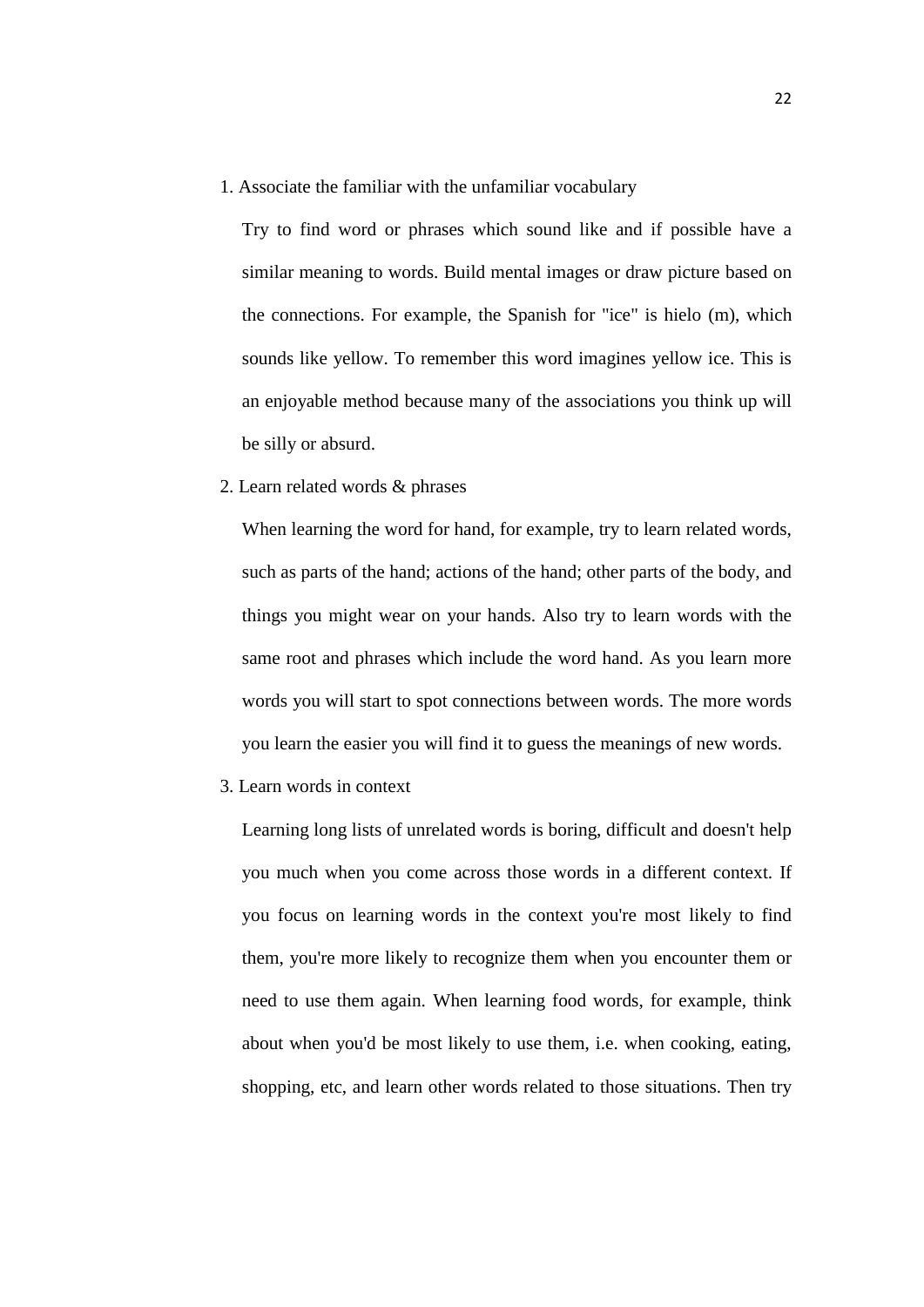constructing sentences using the new words. Good dictionaries contain examples of usage which you can use as models for your own sentences.

4. Practice reading as much as possible

A great way to build up you vocabulary is to have a go at reading books, magazines, newspapers or comics. Ideally look for reading material covering topics you find interesting. When reading, try to guess the meanings of any words you don't know and then check them in a dictionary to see if your guesses were correct. You don't have to look up every unfamiliar word as long as you can get the gist of the text.

### **B.** *Charades*

### **1. The Nature of** *Charades*

*Charades* is one of game that can be used in teaching vocabulary. It will help teachers in teaching and learning English. According Kaduson and Schaefer (2003: 217), *Charades* is an excellent game to facilitate the emotional education of the children. It can be used as prevention for the emotional well-being of children experiencing emotional difficulties, or remediation for children who appear to be lagging in emotional development. Because this game requires the child to be in the center of attention for a few minutes, it is intrinsically motivating. Games of *Charades* or pantomime that involve body movement and facial expression are fun for children. In addition, *Charades* is a game in miming the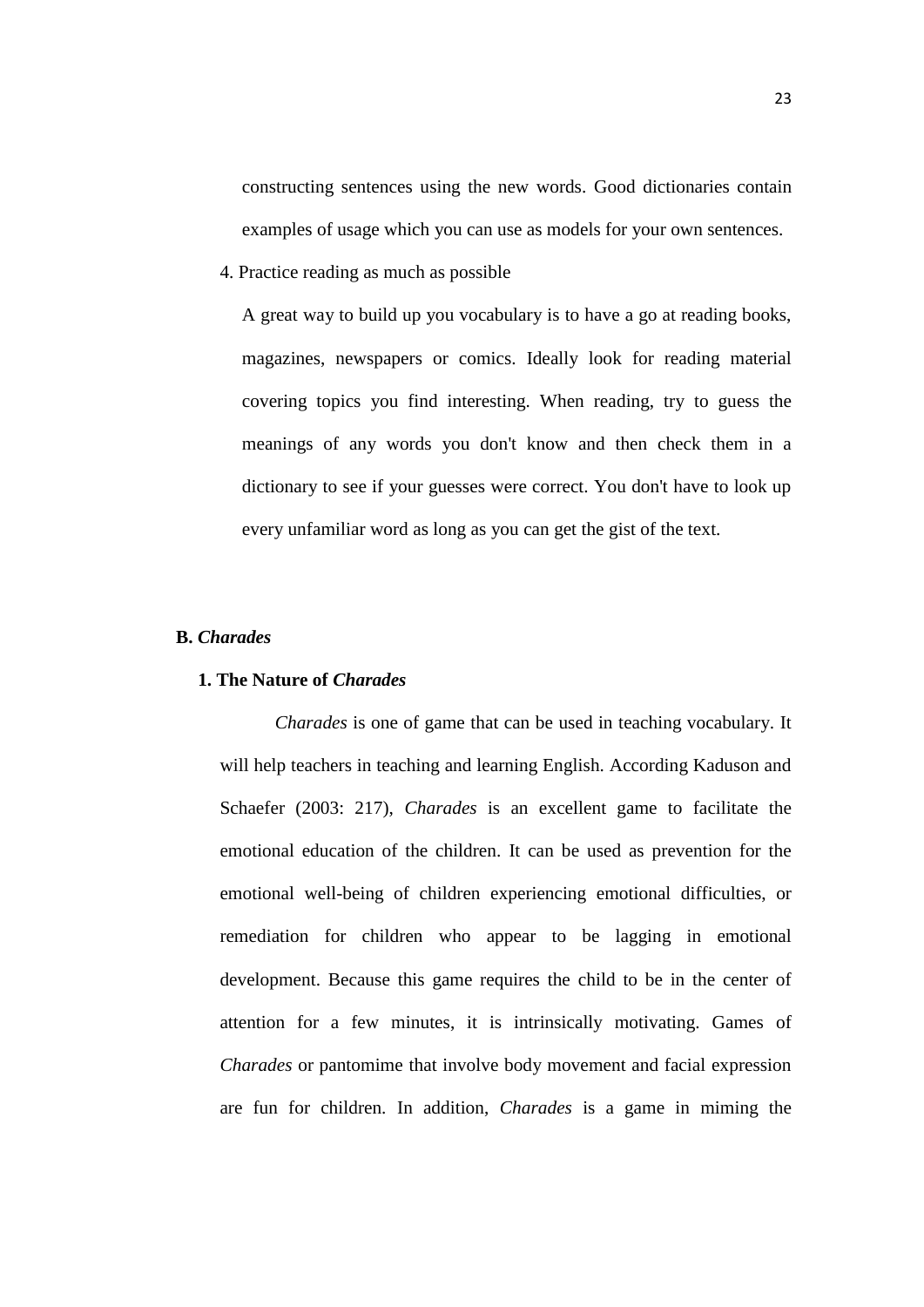individual parts of a word. It means that the game uses mime style to know the meaning of a word.

*Charades* game can help students in knowing meaning of words. The activities of this game uses pantomime style, where the students are involved in this game. This game allows students to engage themselves in physical activities. It also makes them more curious to find out the meaning of the words which the other students mean by acting one word. This game uses exciting ways to define a word, because the students have to guess a word by using their own thinking when the other doing gestures to act the word. It makes the guessing game more interesting, when one student has the different answer with the other student. It can cause classroom more fun and make them are not bored. Because usually all of students in the classroom shouted, everyone shouted so that there are no students who feel sleepy in the classroom. This game also helps students to define or remember the meaning of the word easier by using the different ways from usual.

### **2. The Advantages of** *Charades*

*Charades* gives some advantages in increasing vocabulary. According to Layne (2007:150) states that this game having a mixed age team also has the advantage of helping a younger child learn how to act out words. This game learns how to use the vocabulary words using measures appropriate to the words that we speak. This helps students to define the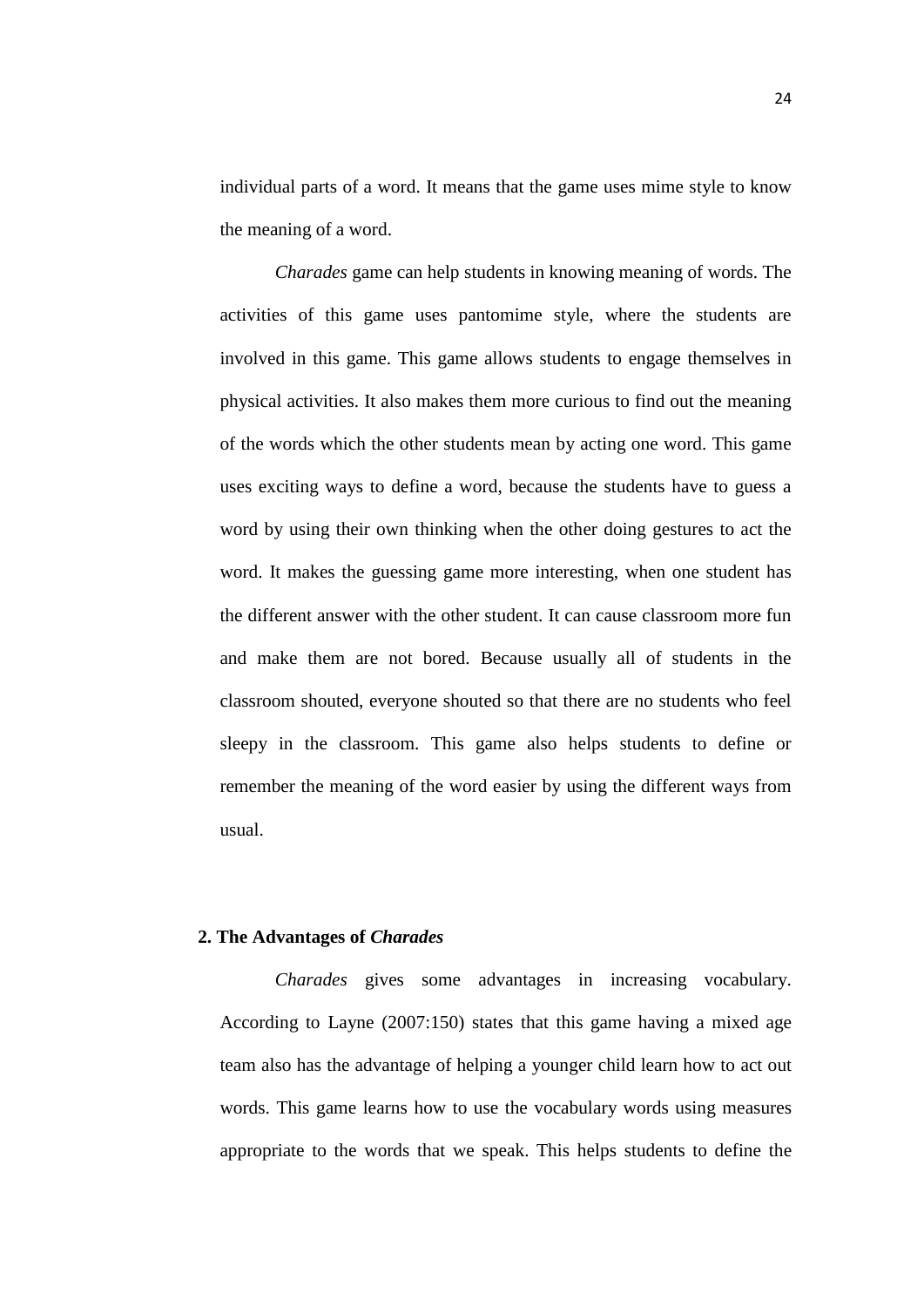word, and adjust the action with the spoken word. Furthermore Himmele (2011:72) states that this game takes them to activities of higher level thinking. It is also a lot of fun when students are asked to do this in a group. By using the game, students are encouraged to think that done in groups, it makes them more comfortable in conducting activities in the classroom and outside, and using this game will facilitate them to learn vocabulary.

The other advantages of using *Charades* as a game in teaching vocabulary are:

- 1. Make the students work in group and know the feeling of teamwork.
- 2. Make the students to provide their own guessing, because everyone is curious when one player acts out the word.
- 3. Increasing students' activeness, either their activeness in acting the words or their activeness in guessing the words which are played.
- 4. Increasing students' confidence in acting the words.
- 5. Help the students to manage their emotions. They should not be nervous when act out the words.
- 6. Classroom activity is more interesting and fun.
- 7. Decrease the number of students who are lazy in the classroom.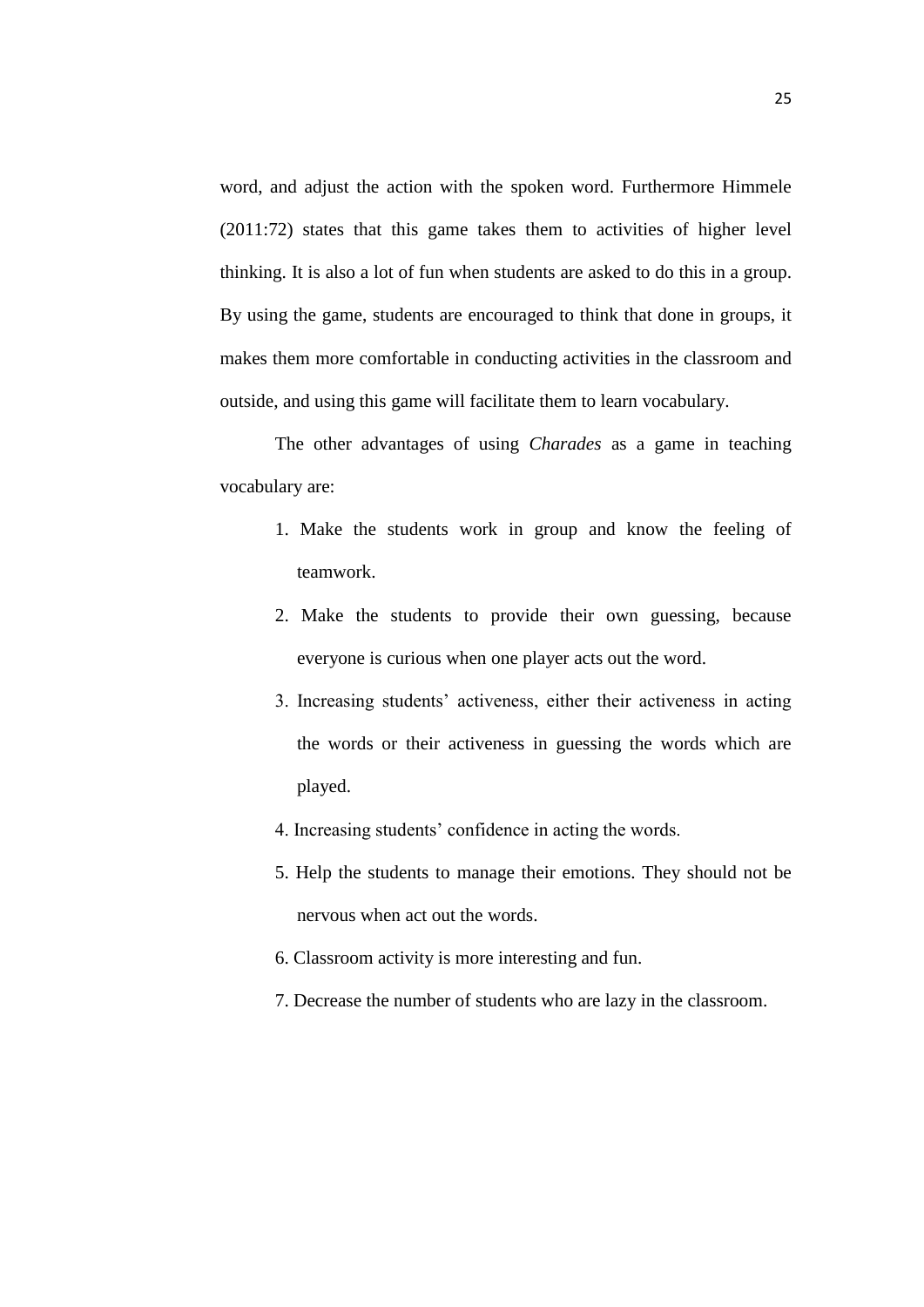#### **3. The Step of Using** *Charades* **to Teach Vocabulary**

There are some steps in applying *Charades* according to some experts. According to Dayton (1990:151), there are some steps in teaching vocabulary by using *Charades*:

- 1. One player acts out something specific, such as pretending to be a certain animal or person or pretending to be doing a certain activity such as sewing, playing cards, watching and so on.
- 2. The other players try to guess who the acting player is or what they are doing.
- 3. You can have players working together in twos, threes or fours miming a situation or an activity while the others guess.

Moreover, Ellery (2009:149) states that the steps are as follow:

- 1. Write some chosen vocabulary words or phrases from the text on note cards and have students take turns selecting a word card and acting out (role playing or pantomiming) the meaning of the word on the card while holding or moving related or symbolic objects. Suggested teacher talk could be "what part of the pantomime helped you to know the word?"
- 2. Have students give suggestions for what the word might be until the correct word is identified.
- 3. Return to the text, and highlight the words students acted out within the text.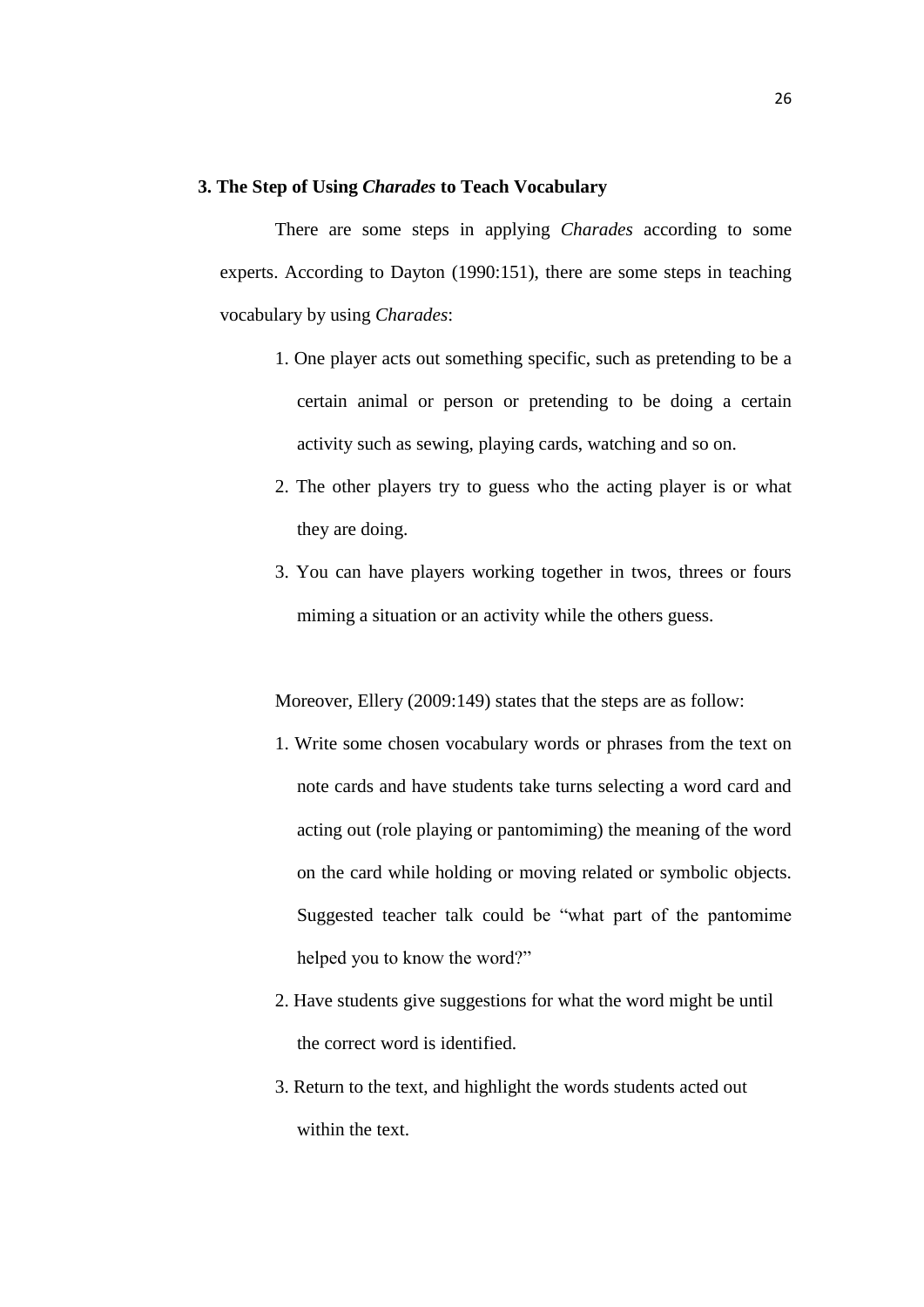In conclusion, teaching vocabulary by using *Charades* can be modified based on the level of students but the purposes are same to increase students' vocabulary well. Using *Charades* should be suitable with the materials and level of the students. Teacher should give more attention for them in learning process because the students need attention and reward to appreciate their effort. In this game the students more active because students use gestures such as playing cards, acting with pantomime interlocutors addressed to them, with this process students will be more active and increases students' enthusiasm for learning.

The researcher chooses one procedure by Dayton (1990:151), because by using this procedure, the students will be easy in learning vocabulary.

## **C. Previous Research**

The previous research is the thesis entitled *Improving Students' Vocabulary Through Vocabulary Card (A Classroom Action Research in the First Grade of MTs Nurul Falah School at Pondok Ranji Ciputat Tangerang)*  written by Neaty Muttahidah, (English Education Department, Faculty of Tarbiyah and Teacher Training Faculty, Syarif Hidayatullah State Islamic University, Jakarta, 2011).

The researcher said that, the main objective of this study is to find out how is vocabulary card improving the students' vocabulary at the first grade of MTs Nurul Falah Pondok Ranji Ciputat and to identify how does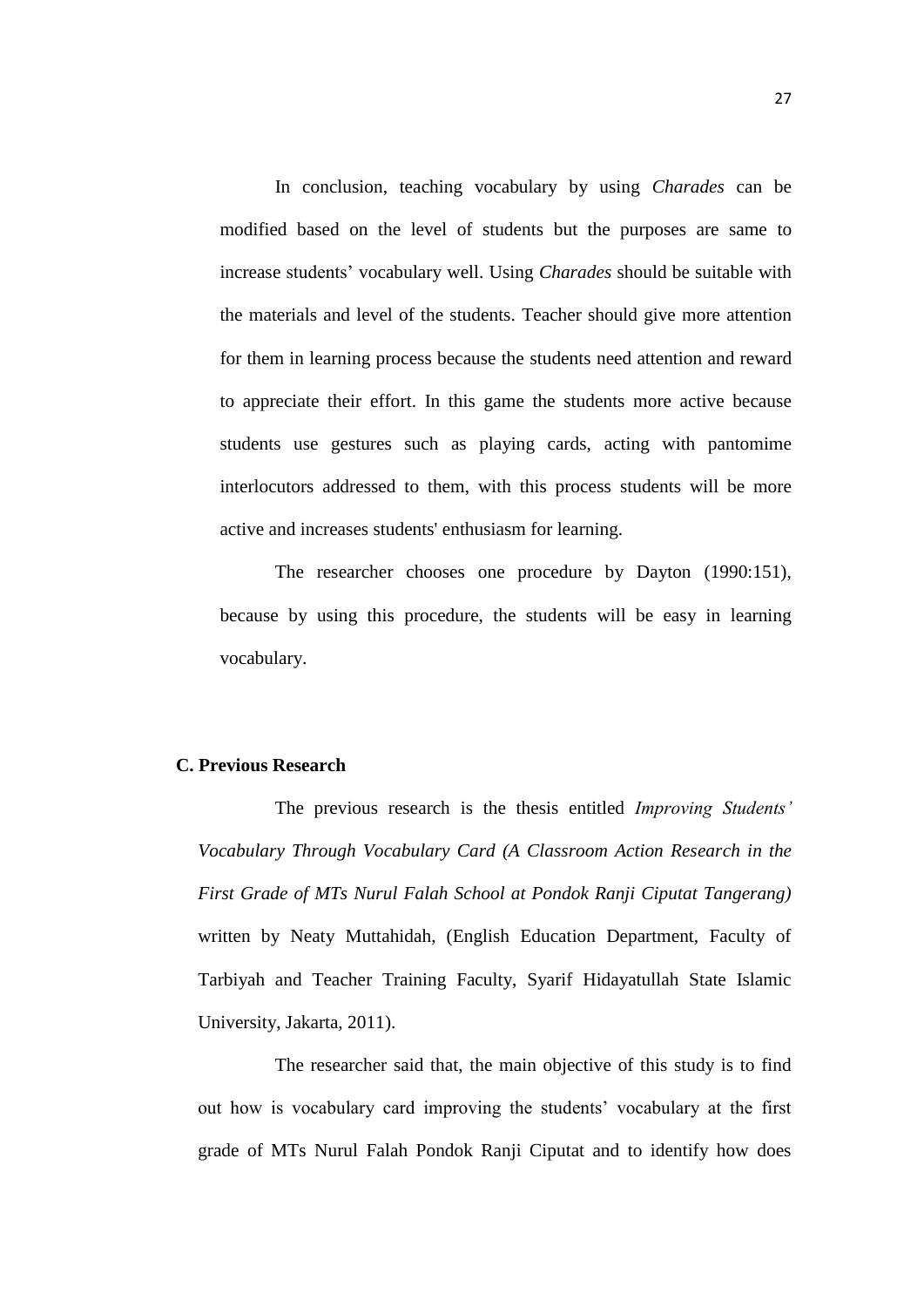vocabulary card improving students' vocabulary at the first grade of MTs Nurul Falah Pondok Ranji Ciputat. After the research finished, she said that the result of the research showed that there was a development on the students' vocabulary mastery, it can be seen from the mean score of pretest (49.6), then posttest cycle 1 was increased (58.0), and finally it was increased in cycle 2 (66.3). The researcher concluded that vocabulary card can improve first grade students' vocabulary. It helped the students to solve their problem in memorizing and enrich their vocabulary, which there are 4 parts of speech: noun, verb, adjective, and adverb.

The second previous research was conducted by Erni Yuliana with the thesis title *"The Use of Picture Word Inductive Model (PWIM) in Teaching Vocabulary (An Experimental Research at the Seventh Grade of Madrasah Tsanawiyah Sunan Kalijaga Bawang Batang in the Academic Year of 2010/2011*)". She was a student from Education Faculty, Walisongo State Institute for Islamic Studies, Semarang, 2011.

She states that the objective of the research is to find out whether there is or not a significant difference of students' vocabulary achievement between students who taught by using Picture Word Inductive Model and those who are taught by explanation only. The researcher used Picture Word Inductive Model in teaching vocabulary at seventh grade of MTs Sunan Kalijaga Bawang Batang in the academic year of 2010/2011, with the total population 182 students. After the research was finished, she found that the average posttest score of experiment class was 77.6 which were higher than the